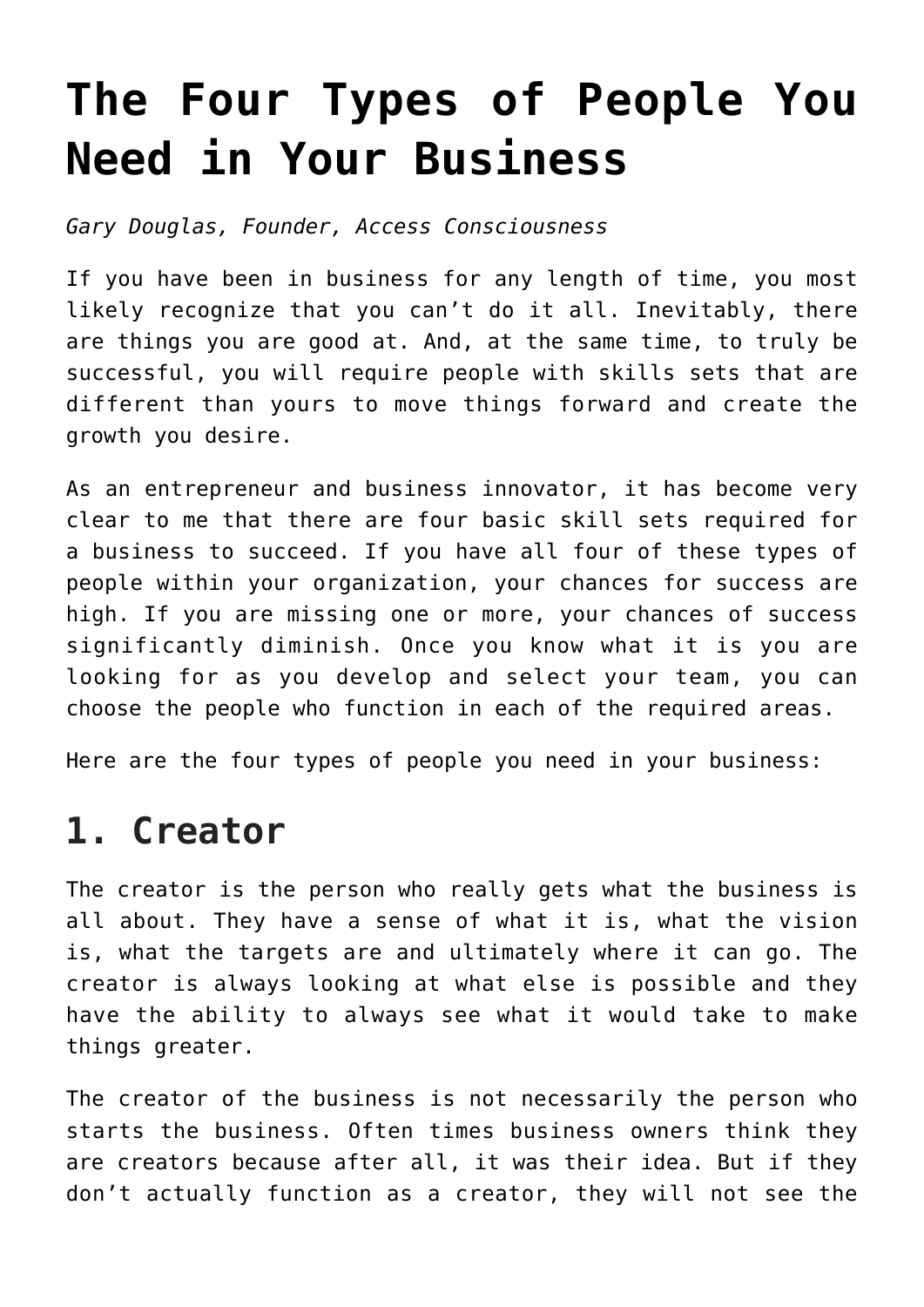possibilities that are available which ultimately stunts the growth and expansion of the business.

Creators ask questions. They function from the questions of, "Who do we invite in to expand this? What is required next? What can we do different to make this even better?"

# **2. Connector**

A connector is a person who talks to everyone. They love to talk to people. They are friendly. They are the person that makes everyone they talk to feel wonderful and everyone loves them.

Connectors are also you greatest advocates. They sell, they promote, they convince people to do things, buy things and try things. And because they are friendly and personable and because they build a strong rapport with people through their connecting skills, people do what they say.

# **3. Mover**

A mover is the person who gets things done. When they are working on a project, they see what needs to happen, they see where things are missing, they see what parts and pieces need to come together and they orchestrate the entire process so that it can move forward.

A mover has the ability to extrapolate. They take the ideas of the creators, the enthusiasm of the connectors and their ability to see the whole picture and bring it all together. Movers are the ones who get it done.

# **4. Foundational**

A foundational person is a combination of all 3 elements. They can create, they can connect and they can move. They may be